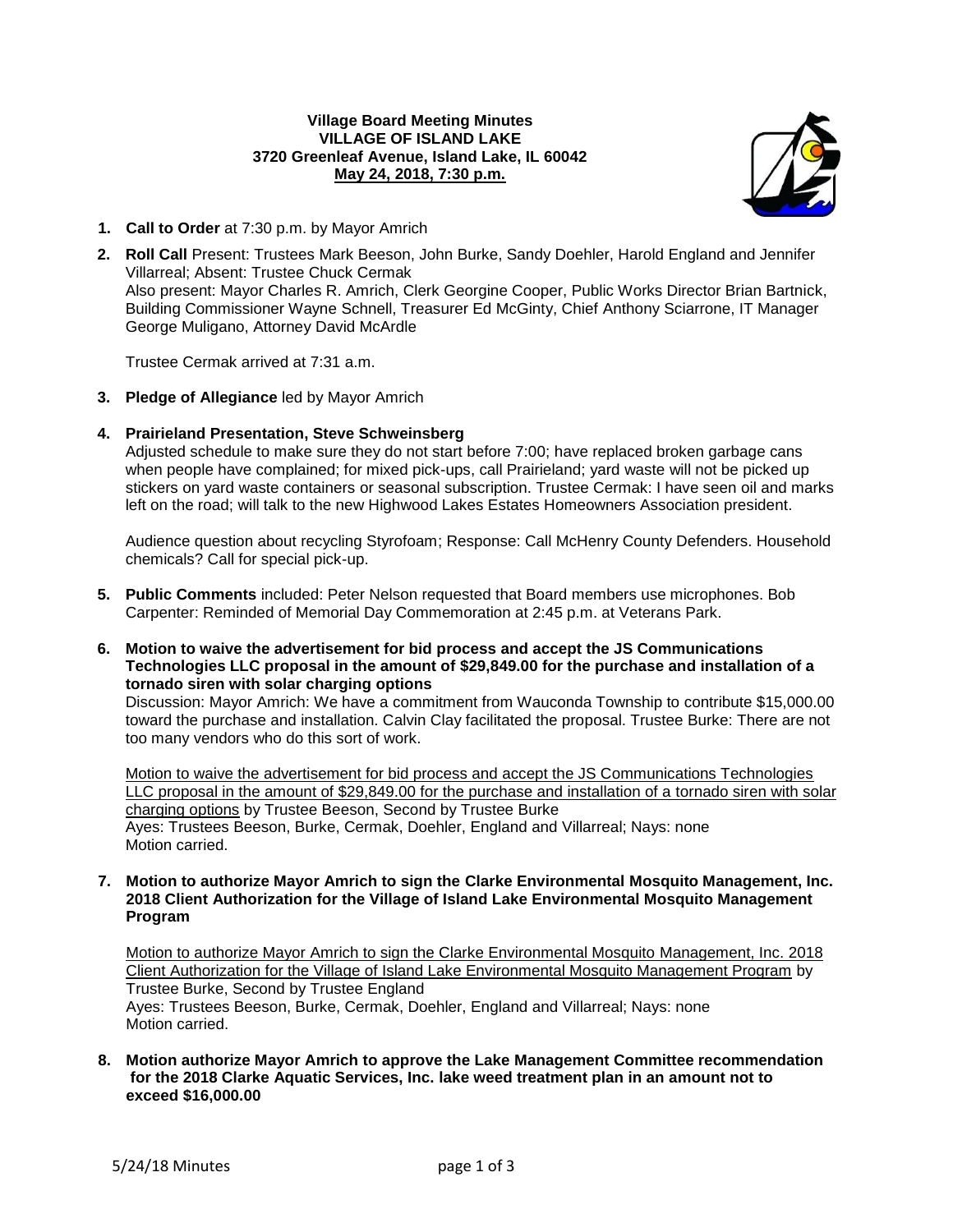Motion to authorize Mayor Amrich to approve the Lake Management Committee recommendation for the 2018 Clarke Aquatic Services, Inc. lake weed treatment plan in an amount not to exceed \$16,000.00 by Trustee Beeson, Second by Trustee Villarreal Ayes: Trustees Beeson, Burke, Cermak, Doehler, England and Villarreal; Nays: none Motion carried.

**9. Motion to accept the Peter Baker & Son, Inc. bid for Village of Island Lake Dowell and Neville HMA Resurfacing in the amount of \$124,311.55**

Discussion: Mayor Amrich: These are the parts of Dowell and Neville that are in the Village's jurisdiction. Trustee Beeson: What are the other bids? Public Works Director Bartnick: \$108,000 and \$118,000 before the additional work. Peter Baker & Son, Inc. was the lowest and the actual work may be less than the bid amount.

Motion to accept the Peter Baker & Son, Inc. bid for Village of Island Lake Dowell and Neville HMA Resurfacing in the amount of \$124,311.55 by Trustee England, Second by Trustee Cermak Ayes: Trustees Beeson, Burke, Cermak, Doehler, England and Villarreal; Nays: none Motion carried.

**10. Motion to approve payment of \$275 to Northeast Illinois Council of the Boy Scouts of America to rent the climbing wall for the July 4, 2018 Village of Island Lake Picnic** Discussion: Trustee Burke: It's a great and popular item.

Motion to approve payment of \$275 to Northeast Illinois Council of the Boy Scouts of America to rent the climbing wall for the July 4, 2018 Village of Island Lake Picnic by Trustee Villarreal-, Second by Trustee Burke Ayes: Trustees Beeson, Burke, Cermak, Doehler, England and Villarreal; Nays: none Motion carried.

- **11. Mayor Comments** included: Peter Baker will be in on Tuesday to start on Dowell and Neville Roads; we'll be striping that street and Greenleaf Ave—widened when we repaved; working on getting our helicopter repainted and restored; have a donation of 1,300 hot dogs and buns from the Jenkins for the picnic; would like to have discussion about replacing Tina Loos/Events Coordinator; Trustee Doehler: Will we post it? Mayor: That is my preference; send the job description to Board members.
- **12. Trustee and Staff Comments** included: Trustee Beeson: RE: Prairieland service: Have had no issues since they have been on the job—courteous and clean. Trustee England: Is anyone handling Parks, Recreation and Lake? Mayor Amrich: Am open for volunteer. Trustees England and Cermak will cochair Parks, Rec and Lake Committee. Trustee Villarreal will chair Police Committee and Trustee England will back her up. Trustee Villarreal: Two committees are without representation and should have it. Trustee Burke: We need to sit down and change weed treatments so that we can start earlier in the year. Trustee Villarreal: Work closely with Ken on that. RE: Prairieland: My cans were destroyed but not by them; Prairieland does not determine what can be recycled; that's dictated to them. Mayor Amrich: A Clarke employee lives in Island Lake. We can invite him to a meeting to explain about treatment. Trustee Cermak: Some residents reported to him that the roadside memorial at Rte. 176 near Walgreens is causing traffic hazard; can we make a limit on roadside memorials? Attorney McArdle: It's the responsibility of the state in terms of liability but we can remove them Trustee Cermak: What is happening at Hyde's Lakeview Park? Trustee Doehler: I am finishing out the grant in cooperation with Brian Bartnick.

Attorney McArdle: 124 Fairfield sale fell through. Trustee Burke: I will call Ryan Real Estate to relist it; Trustee Cermak: I will contact some investors. Trustee Villarreal: The money for this is allocated to parks. Building Commissioner Schnell: June 10 is the Lions installation ceremony; they would like to use Veterans Park. Brian Bartnick: Will be glad to get Neville and Dowell done; it will save us patching. Attorney McArdle: What is the status of the Lesperance easement agreement? Response: In progress.